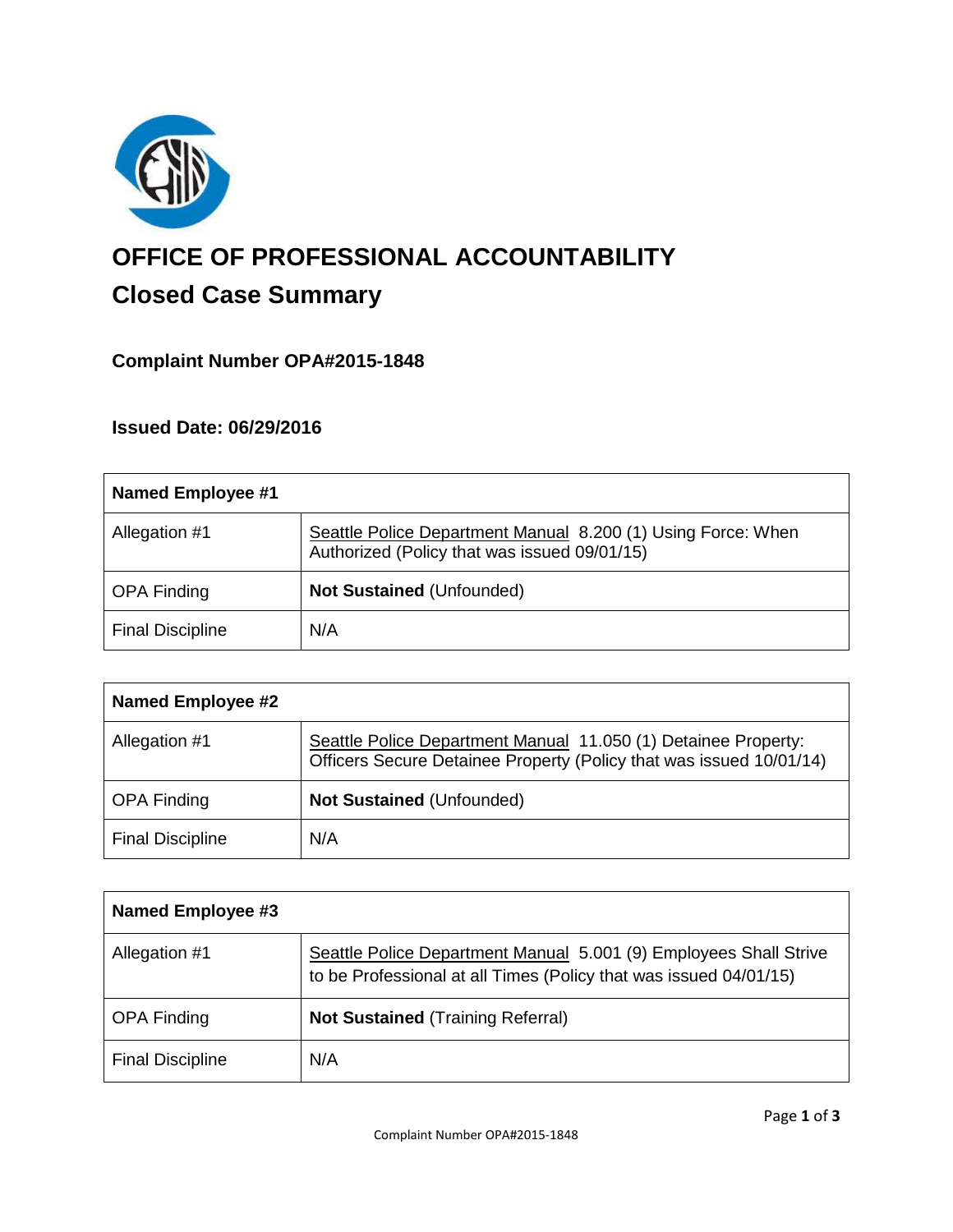## **INCIDENT SYNOPSIS**

Officers were dispatched to a report of a DUI driver. Another caller to 911 reported that the driver had gotten out of his vehicle and took his shirt off. Officers observed the man outside of his vehicle with a crowd around him urging him not to drive. The man, the complainant, then got back into his car and began to drive away. Named Employee #2 and #3 were on foot, identified themselves as Seattle Police, flashed their flashlights at the complainant and ordered him to stop the car. Their contact with the complainant was captured on their In-Car Video (ICV) system. The car briefly continued rolling before stopping. Named Employee #3 ordered the complainant out of the car. Named Employee #1 arrived as the primary officer and told the complainant that he was under arrest. Named Employee #1 and #2 led the complainant to the front of a patrol car to collect the complainant's property. The complainant stated he had an envelope with a large amount of cash in his pocket. This envelope was placed on the hood of the patrol car and was captured on the ICV. Named Employee #1 then directed the complainant to sit down in the patrol car. The complainant was then transported to a holding cell.

## **COMPLAINT**

The complainant alleged that Named Employee #1 wrenched his arms behind his back and pushed him into his patrol car door and door jamb, causing injury to his shoulder.

Following a review of the In-Car Video (ICV), OPA added Named Employee #2 for leaving a large sum of money recovered from the complainant unsecured on the hood of a patrol car. On ICV Named Employee #3 can be heard using inappropriate language when directing the complainant to stop his vehicle and later when directing him to secure the parking brake.

## **INVESTIGATION**

The OPA investigation included the following actions:

- 1. Interview of the complainant
- 2. Search for and review of all relevant records and other evidence
- 3. Review of In-Car Videos
- 4. Interviews of SPD employees

## **ANALYSIS AND CONCLUSION**

The allegation was that Named Employee #1 used excessive force while taking the complainant from the front of the police car where he had been handcuffed to the back seat of the police car. Specifically, the complainant alleged Named Employee #1 unnecessarily wrenched his arms up behind his back after he was handcuffed, thus injuring the complainant's shoulder. The complainant further alleged Named Employee #1 slammed his (the complainant's) shoulder and head into the doorway of the police car as he was being placed into the back seat. No evidence, video, audio or witness statements, support this allegation. In addition, through his defense attorney, the complainant later recanted and withdrew this allegation.